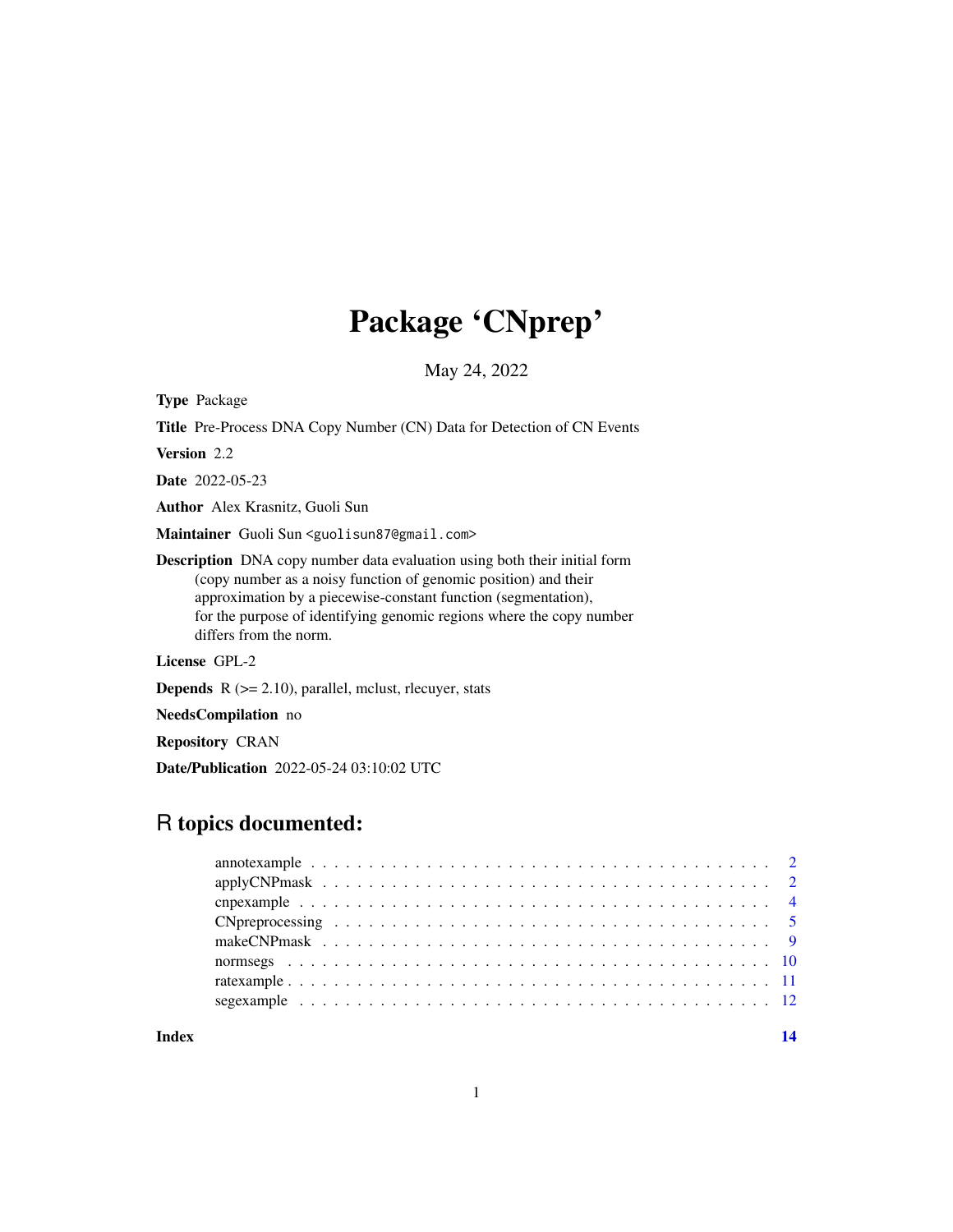<span id="page-1-0"></span>

Whole genome annotation table using Representational Oligonucleotide Microarray Analysis (ROMA) CGH platform, human genome version 17.

#### Usage

data(annotexample)

#### Format

A data frame with 83055 observations on the following 3 variables.

PROBEID a character vector

CHROM a numeric vector

CHROM.POS a numeric vector

#### Details

The values in the chromosome column are all integer, with 23 corresponding to X, 24 to Y and 25 to a set of non-human test probes.

#### Source

GEO accession GPL9775, http://www.ncbi.nlm.nih.gov/geo/query/acc.cgi?acc=GPL9775

#### Examples

data(annotexample)

applyCNPmask *Apply a mask to a table of copy number events.*

#### Description

A mask is applied to amplified or deleted segments as tabulated in segtable. A decision whether to mask a segment is taken based on what portion of the segment is covered by the mask. A position is chosen at random within a segment to be masked, the flanking segments are extended to that position and the segment to be masked is indicated as such in the value returned.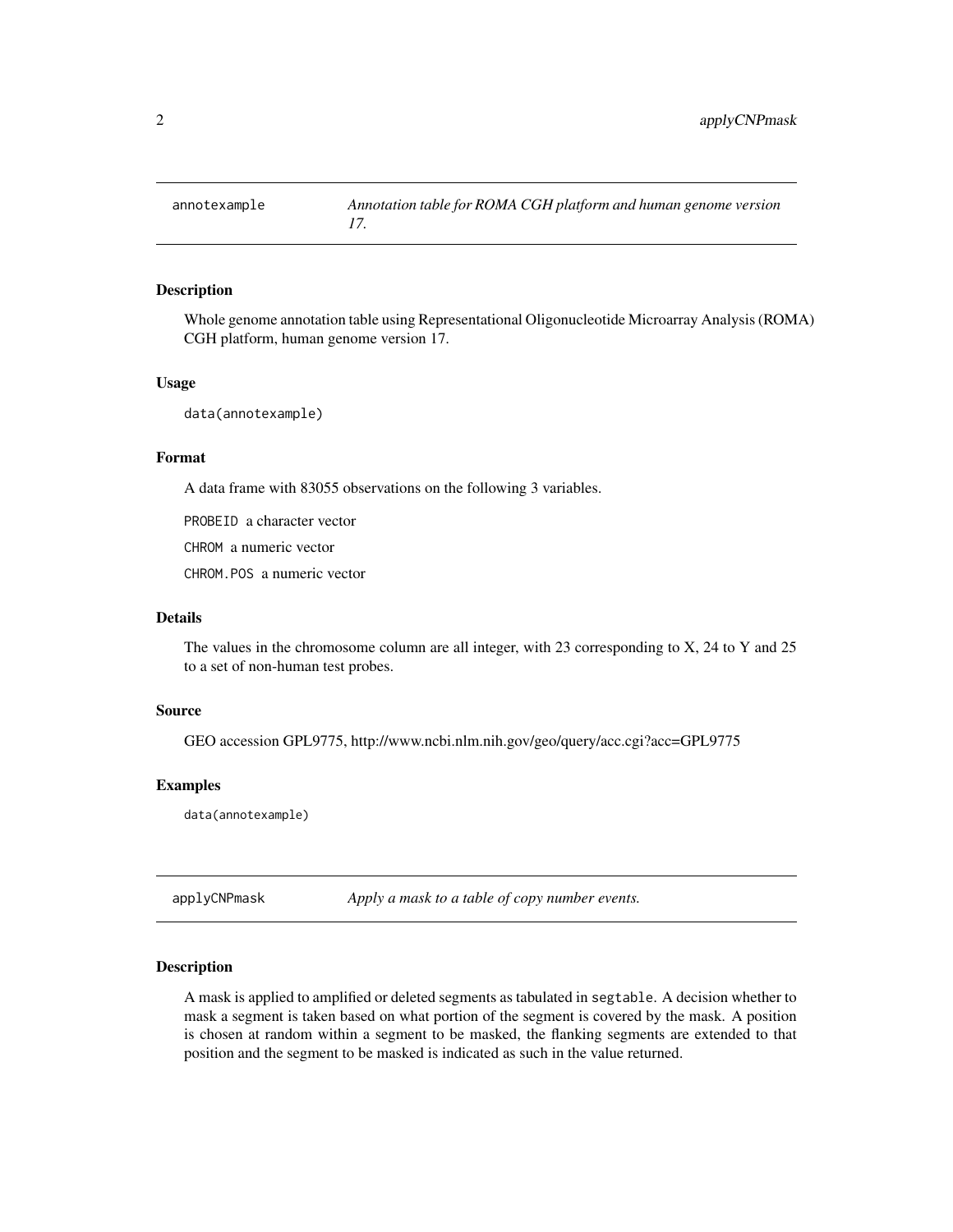### applyCNPmask 3

#### Usage

```
applyCNPmask(segtable,chrom,startPos,endPos,startProbe,endProbe,
eventIndex,masktable,maskchrom,maskstart,maskend,maskindex,mincover=1,
indexvals=c(-1,1))
```
### Arguments

| segtable                      | A matrix or a data frame with columns named or enumerated by the values of<br>chrom, startPos, endPos, startProbe, endProbe, eventIndex.                                                                              |  |
|-------------------------------|-----------------------------------------------------------------------------------------------------------------------------------------------------------------------------------------------------------------------|--|
| chrom                         | A character string specifying the name for the column in segtable tabulating<br>the (integer) chromosome number for each segment.                                                                                     |  |
| startPos, endPos              |                                                                                                                                                                                                                       |  |
|                               | Character strings or integers specifying the names or numbers of columns in<br>segtable that tabulate the (integer) genomic start and end coordinates of each<br>segment.                                             |  |
| startProbe, endProbe          |                                                                                                                                                                                                                       |  |
|                               | Character strings specifying the names of columns in segtable that tabulate the<br>(integer) start and end postions of each segment in internal units such as probe<br>numbers for data of CGH microarray origin.     |  |
| eventIndex                    | A character string giving the name of a column in segtable where copy number<br>variation status of the segments is tabulated.                                                                                        |  |
| masktable                     | A matrix or a data frame with columns named or enumerated as given by maskchrom,<br>maskstart, maskend, maskindex and with rows corresponding to genomic in-<br>tervals that comprise the mask.                       |  |
| maskchrom, maskstart, maskend |                                                                                                                                                                                                                       |  |
|                               | Character strings or integers specifying the names or numbers of columns in<br>masktable that tabulate the chromosome number and (integer) genomic start<br>and end coordinates of the intervals comprising the mask. |  |
| maskindex                     | A numeric vector corresponding to eventIndex, specifying copy number events<br>status for measuring units.                                                                                                            |  |
| mincover                      | A numeric value specifying the minimal portion of the segment that must be<br>covered by the mask in order to trigger masking.                                                                                        |  |
| indexvals                     | A numeric vector of length 2 specifying the two values in maskindex to be<br>matched with values in event Index to determine the events that are to be masked.                                                        |  |

#### Details

Masking is performed separately for each value in indexvals. Segments (rows of segtable) with that value of eventIndex are examined for coverage by mask intervals with that value of maskindex in masktable. If the coverage is at least mincover, the segment is slated for masking, while its flanking segments are extended to a random point within the segment being masked.

#### Value

A matrix with same number of observations/rows as segtable and with following three columns: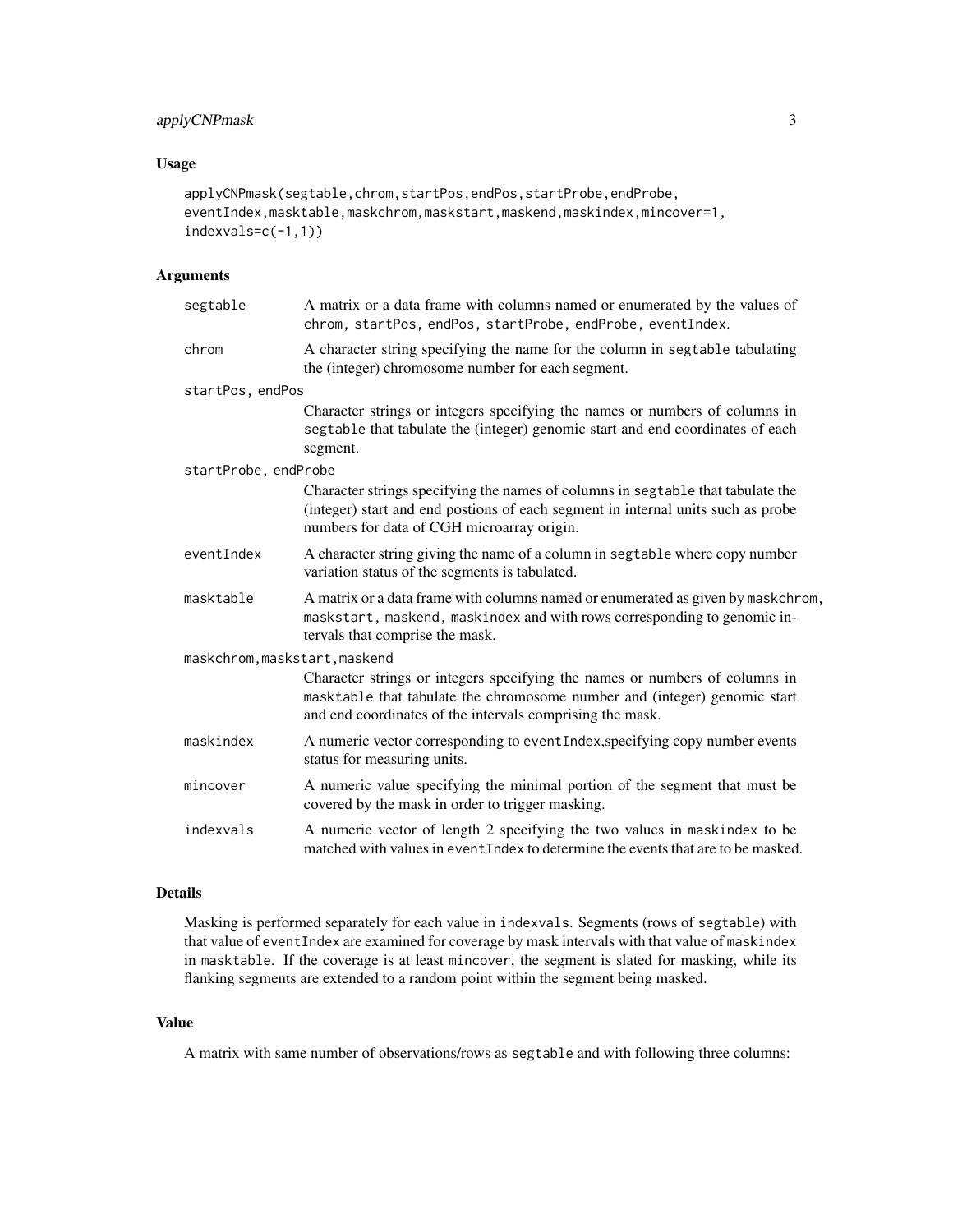<span id="page-3-0"></span>4 contract to the contract of the contract of the contract of the contract of the contract of the contract of the contract of the contract of the contract of the contract of the contract of the contract of the contract of

startProbe,endProbe

An integer vector for the start and end positions of the segments after masking. toremove An integer vector whose values are 1 if the segment is masked and 0 otherwise.

#### Author(s)

Alex Krasnitz

#### Examples

```
## Not run:
data(segexample)
data(ratexample)
data(normsegs)
data(cnpexample)
segtable<-CNpreprocessing(segall=segexample[segexample[,"ID"]=="WZ1",],
ratall=ratexample,"ID","start","end",chromcol="chrom",bpstartcol="chrom.pos.start",
bpendcol="chrom.pos.end",blsize=50,minjoin=0.25,cweight=0.4,bstimes=50,
chromrange=1:22,distrib="Rparallel",njobs=2,modelNames="E",normalength=normsegs[,1],
normalmedian=normsegs[,2])
#form a eventIndex vector
eventIndex<-rep(0,nrow(segtable))
eventIndex[segtable[,"marginalprob"]<1e-4&segtable[,"negtail"]>
0.999&segtable[,"mediandev"]<0] <- -1
eventIndex[segtable[,"marginalprob"]<1e-4&segtable[,"negtail"]>
0.999&segtable[,"mediandev"]>0] <- 1
segtable<-cbind(segtable,eventIndex)
#form a cnpindex vector
namps17<-cnpexample[cnpexample[,"copy.num"]=="amp",]
aCNPmask<-makeCNPmask(imat=namps17,chromcol=2,startcol=3,endcol=4,
nprof=1203,uthresh=0.02,dthresh=0.008)
ndels17<-cnpexample[cnpexample[,"copy.num"]=="del",]
dCNPmask<-makeCNPmask(imat=ndels17,chromcol=2,startcol=3,endcol=4,
nprof=1203,uthresh=0.02,dthresh=0.008)
cnptable<-rbind(cbind(aCNPmask,cnpindex=1),cbind(dCNPmask,cnpindex=-1))
#run the CNP test
myCNPtable<-applyCNPmask(segtable,"chrom",startPos="chrom.pos.start",
endPos="chrom.pos.end","start","end","eventIndex",masktable=cnptable,"chrom",
maskstart="start",maskend="end",maskindex="cnpindex",mincover=0.005,indexvals=c(-1,1))
## End(Not run)
```
cnpexample *Example of a boundary positions table.*

#### **Description**

A table of genomic positions for DNA copy-number changing events, collected from genomes of 1203 individuals using Representational Oligonucleotide Microarray Analysis (ROMA) platform.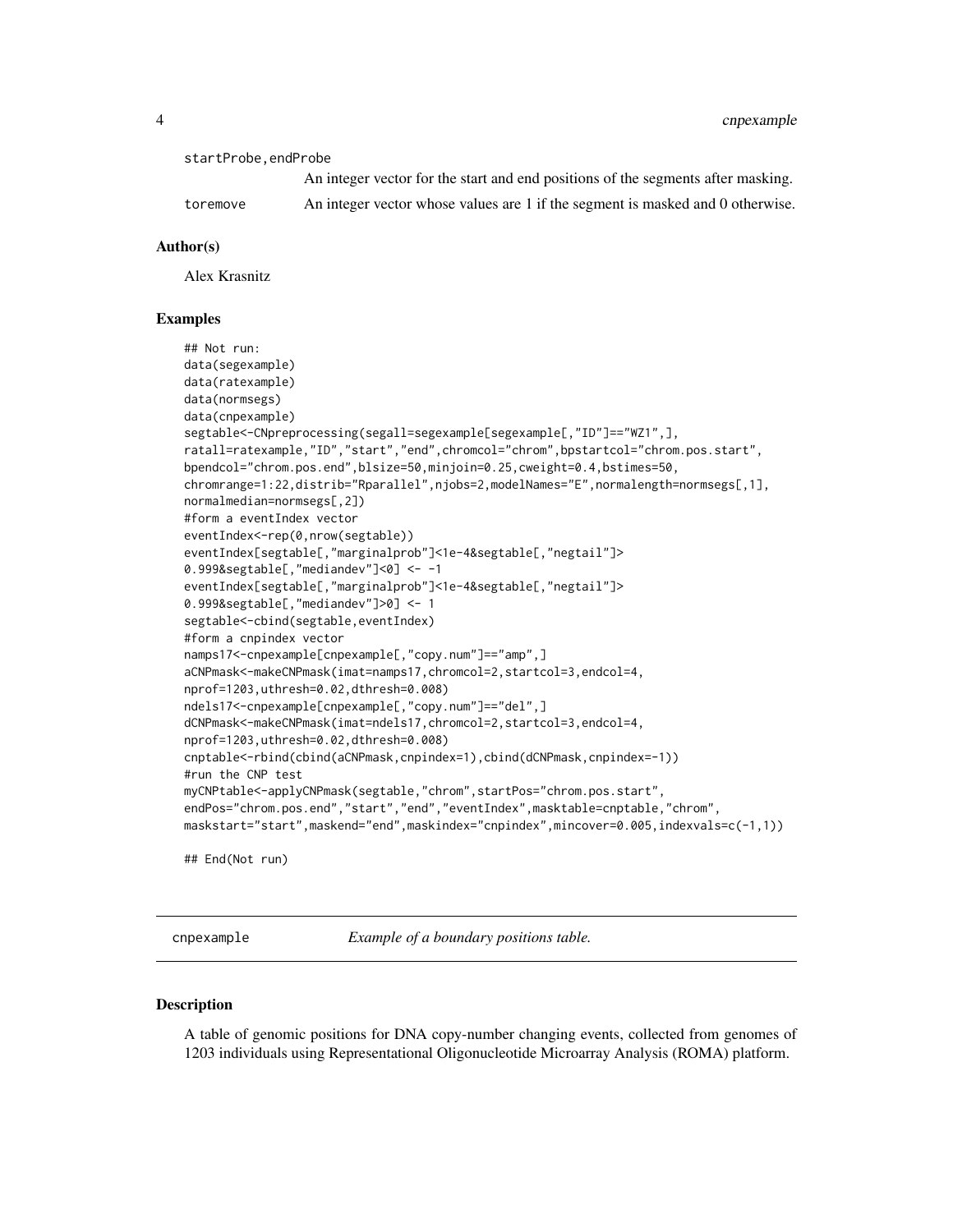#### <span id="page-4-0"></span>CNpreprocessing 5

#### Usage

data(cnpexample)

#### Format

A data frame with 19188 rows and 4 columns.

copy.num a character vector indicating whether an event is a gain ("amp") or a loss ("del").

chrom a numeric vector indicating which chromosome the event is in.

chrom.start a numeric vector of event start positions.

chrom.end a numeric vector of event start positions.

#### Source

Strong association of de novo copy number mutations with autism. Sebat J, Lakshmi B, Malhotra D, Troge J, Lese-Martin C, Walsh T, Yamrom B, Yoon S, Krasnitz A, Kendall J, Leotta A, Pai D, Zhang R, Lee YH, Hicks J, Spence SJ, Lee AT, Puura K, Lehtimaki T, Ledbetter D, Gregersen PK, Bregman J, Sutcliffe JS, Jobanputra V, Chung W, Warburton D, King MC, Skuse D, Geschwind DH, Gilliam TC, Ye K, Wigler M. Science. 2007 Apr 20;316(5823):445-9.

#### Examples

data(cnpexample)

CNpreprocessing *Pre-process DNA copy number (CN) data for detection of CN events.*

#### **Description**

Description: The package evaluates DNA copy number data, using both their intitial form (copy number as a noisy function of genomic position) and their approximation by a piecewise-constant function (segmentation), for the purpose of identifying genomic regions where the copy number differs from the norm.

#### Usage

```
CNpreprocessing(segall, ratall = NULL, idcol = NULL, startcol = NULL,
endcol = NULL, medcol = NULL, madcol = NULL, errorcol = NULL,
chromcol = NULL, bpstartcol = NULL, bpendcol = NULL, annot = NULL,
annotstructor = NULL, annotendcol = NULL, annotchromcol = NULL,
useend = F, blsize = NULL, minjoin = NULL, ntrial = 10, bestbic = -ie+07,
modelNames = "E", cweight = NULL, bstimes = NULL, chromrange = NULL,
myseed = 123, distrib = c("vanilla", "Rparallel"), njobs = 1,normalength = NULL, normalmedian = NULL, normalmad = NULL,
normalerror = NULL)
```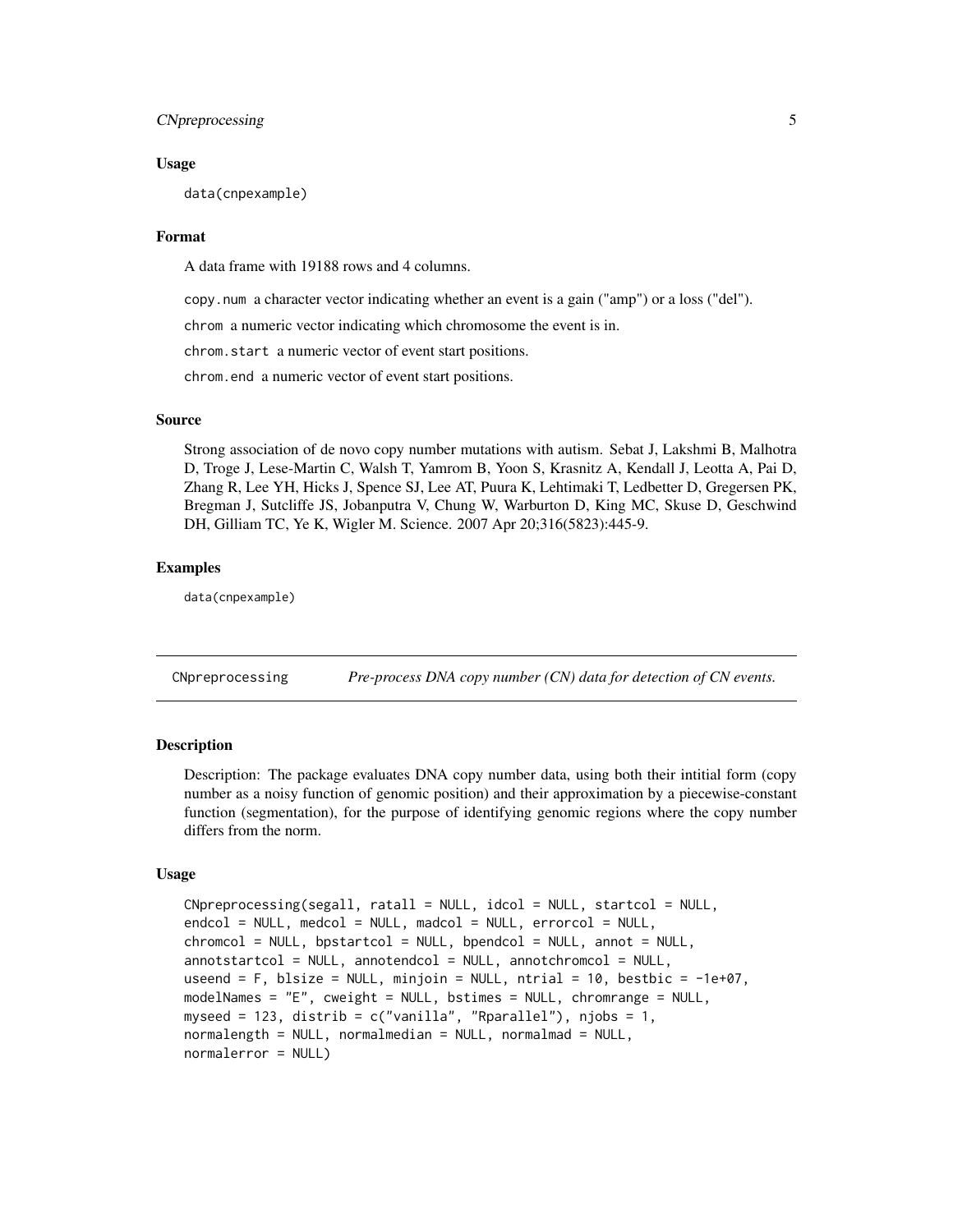# Arguments

| segall                   | A matrix or a data frame for segmented copy number profiles. It may have a<br>character column, with a name specified by idcol, and/or numeric columns with<br>names specified by startcol, endcol, medcol, madcol, errorcol, chromcol,<br>bpstartcol, bpendcol. Each row of segall corresponds to a segment belong-<br>ing to one of the profiles to be pre-processed. |
|--------------------------|-------------------------------------------------------------------------------------------------------------------------------------------------------------------------------------------------------------------------------------------------------------------------------------------------------------------------------------------------------------------------|
| ratall                   | A matrix whose rows correspond to genomic positions and columns to copy<br>number profiles. Its matrix elements are functions of copy number, most often<br>log ratios of copy number to the expected standard value, such as 2 in diploid<br>genomes.                                                                                                                  |
| idcol                    | A character string specifying the name for the column in segall tabulating the<br>profile IDs.                                                                                                                                                                                                                                                                          |
| startcol, endcol         |                                                                                                                                                                                                                                                                                                                                                                         |
|                          | Character strings specifying the names of columns in segall that tabulate the<br>(integer) start and end postions of each segment in internal units such as probe<br>numbers for data of CGH microarray origin.                                                                                                                                                         |
| medcol, madcol, errorcol |                                                                                                                                                                                                                                                                                                                                                                         |
|                          | Character strings specifying the names of columns in segall that, for the func-<br>tion of copy number used in the study (typically log ratios), tabulate the (nu-<br>meric) values for the function (medcol), a measure of its spread (madcol) and<br>its error (errorcol) for the segment.                                                                            |
| chromcol                 | A character string specifying the name for the column in segall tabulating the<br>(integer) chromosome number for each segment.                                                                                                                                                                                                                                         |
| bpstartcol, bpendcol     |                                                                                                                                                                                                                                                                                                                                                                         |
|                          | Character strings specifying the names of columns in segall that tabulate the<br>(integer) genomic start and end coordinates of each segment.                                                                                                                                                                                                                           |
| annot                    | A matrix or a data frame that contains the annotation for the copy number mea-<br>surement platform in the study. It is generally expected to contain columns with<br>names specified by annotstartcol, annotendcol, annotchromcol.                                                                                                                                     |
|                          | annotstartcol, annotendcol, annotchromcol                                                                                                                                                                                                                                                                                                                               |
|                          | Character strings specifying the names of columns in annot that tabulate the<br>(integer) genomic start and end coordinates and the chromosome number for<br>each copy number measuring unit, such as a probe in case of CGH microarrays.                                                                                                                               |
| useend                   | A single logical value specifying whether the segment end positions as given<br>by the bpendcol of segall are to be looked up in the annotendcol column of<br>annot (if useend=TRUE) or in the annotstartcol column (default).                                                                                                                                          |
| blsize                   | A single integer specifying the bootstrap sampling rate of segment medians to<br>generate input for model-based clustering. The number of times a segment is<br>sampled is then given by the (integer) division of the segment length in internal<br>units by blsize.                                                                                                   |
| minjoin                  | A single numeric value between 0 and 1 specifying the degree of overlap above<br>which two clusters will be joined into one.                                                                                                                                                                                                                                            |
| ntrial                   | A single integer specifying the number of times a model-based clustering is<br>attempted for each profile in order to achieve the highest Bayesian information<br>criterion (BIC).                                                                                                                                                                                      |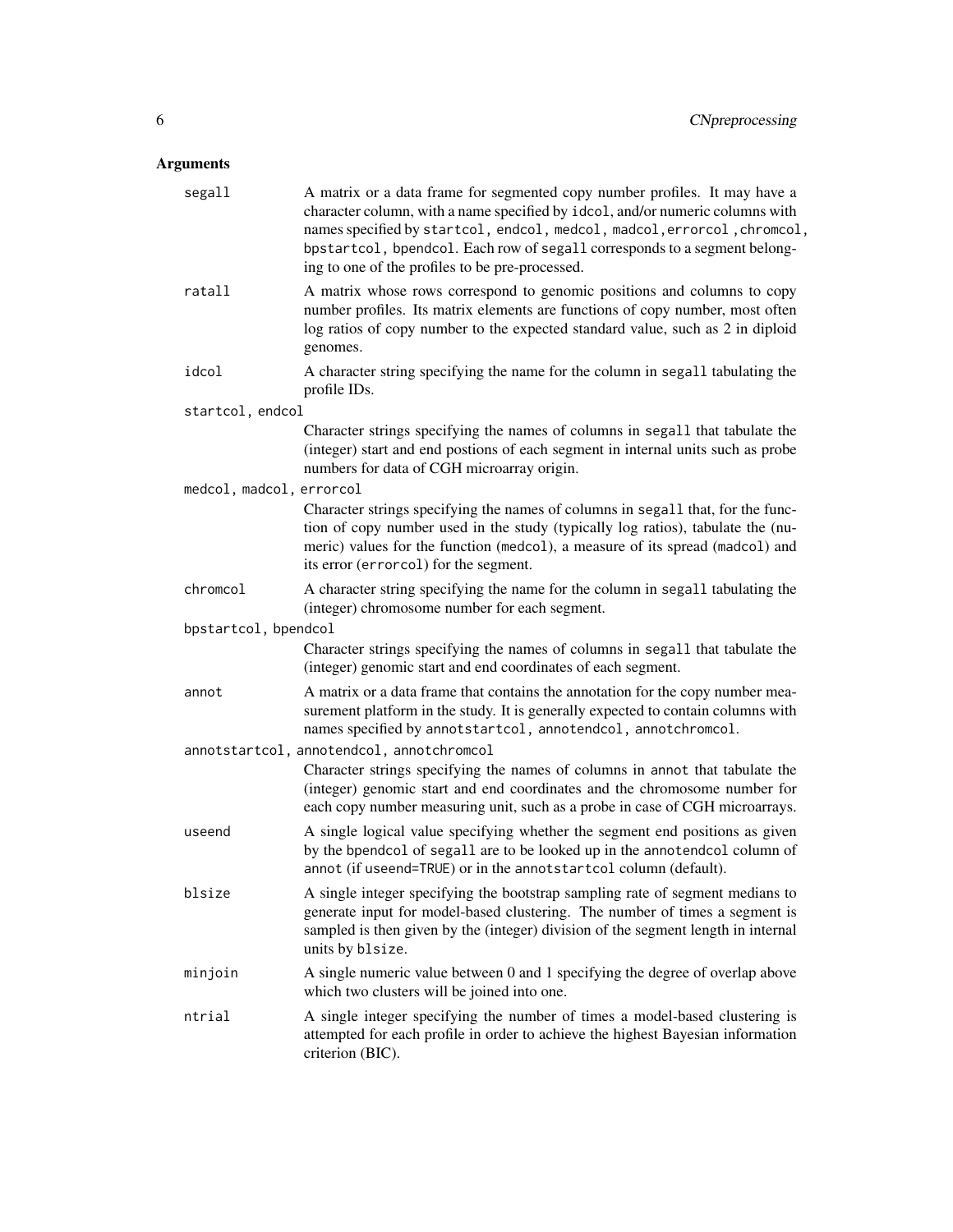### CNpreprocessing 7

| bestbic                              | A single numeric value for initalizing BIC maximization. A large negative value<br>is recommended. The default is -1e7.                                                                                                                                                |  |
|--------------------------------------|------------------------------------------------------------------------------------------------------------------------------------------------------------------------------------------------------------------------------------------------------------------------|--|
| modelNames                           | A vector of character strings specifying the names of models to be used in<br>model-based clustering (see package mclust for further details). The default<br>is $"E"$ .                                                                                               |  |
| cweight                              | A single numeric value between 0 and 1 specifying the minimal share of the<br>central cluster in each profile.                                                                                                                                                         |  |
| bstimes                              | A single integer value specifying the number of time the median of each segment<br>is sampled in order to predict the cluster assignment for the segment.                                                                                                              |  |
| chromrange                           | A numeric vector enumerating chromosomes from which segments are to be<br>used for initial model-based clustering.                                                                                                                                                     |  |
| myseed                               | A single integer value to seed the random number generator.                                                                                                                                                                                                            |  |
| distrib                              | One of "vanilla", "Rparallel" to specify the distributed computing option<br>for the cluster assignment step. For "vanilla" (default) no distributed comput-<br>ing is performed. For "Rparallel" the parallel package of R core is used for<br>multi-core processing. |  |
| njobs                                | A single integer specifying the number of worker jobs to create in case of dis-<br>tributed computation.                                                                                                                                                               |  |
| normalength                          | An integer vector specifying the genomic lengths of segments in the normal<br>reference data.                                                                                                                                                                          |  |
| normalmedian, normalmad, normalerror |                                                                                                                                                                                                                                                                        |  |
|                                      | Numeric vectors, of the same length as normal ength, specifying the segment<br>values, value spreads and errors of the normal reference segments.                                                                                                                      |  |

#### Details

Depending on the availability of input, the function will perform the following operations for each copy number profile.

If raw data are available in addition to segment start and end positions, median and MAD of each segment will be computed. For each profile, bootstrap sampling of the segment median values will be performed, and the sample will be used to estimate the error in the median for each segment. Model-dependent clustering (fitting to a gaussian mixture) of the sample will be performed. The central cluster (the one nearest the expected unaltered value) will be identified and, if necessary, merged with adjacent clusters in order to comprise the minimal required fraction of the data. Deviation of each segment from the center, its probabilty to belong to the central cluster and its marginal probability in the central cluster will be computed.

If segment medians or median deviations are available or have been computed, and, in addition, genomic lengths and average values are given for a collection of segments with unaltered copy number, additional estimates will be performed. If median values are available for the unaltered segments, the marginal probability of the observed median or median deviation in the unaltered set will be computed for each segment. Likewise, marginal probabilities for median/MAD and/or median/error will be computed if these statistics are available.

#### Value

The input segall data frame to which some or all of the following columns may be bound, depending on the availability of input: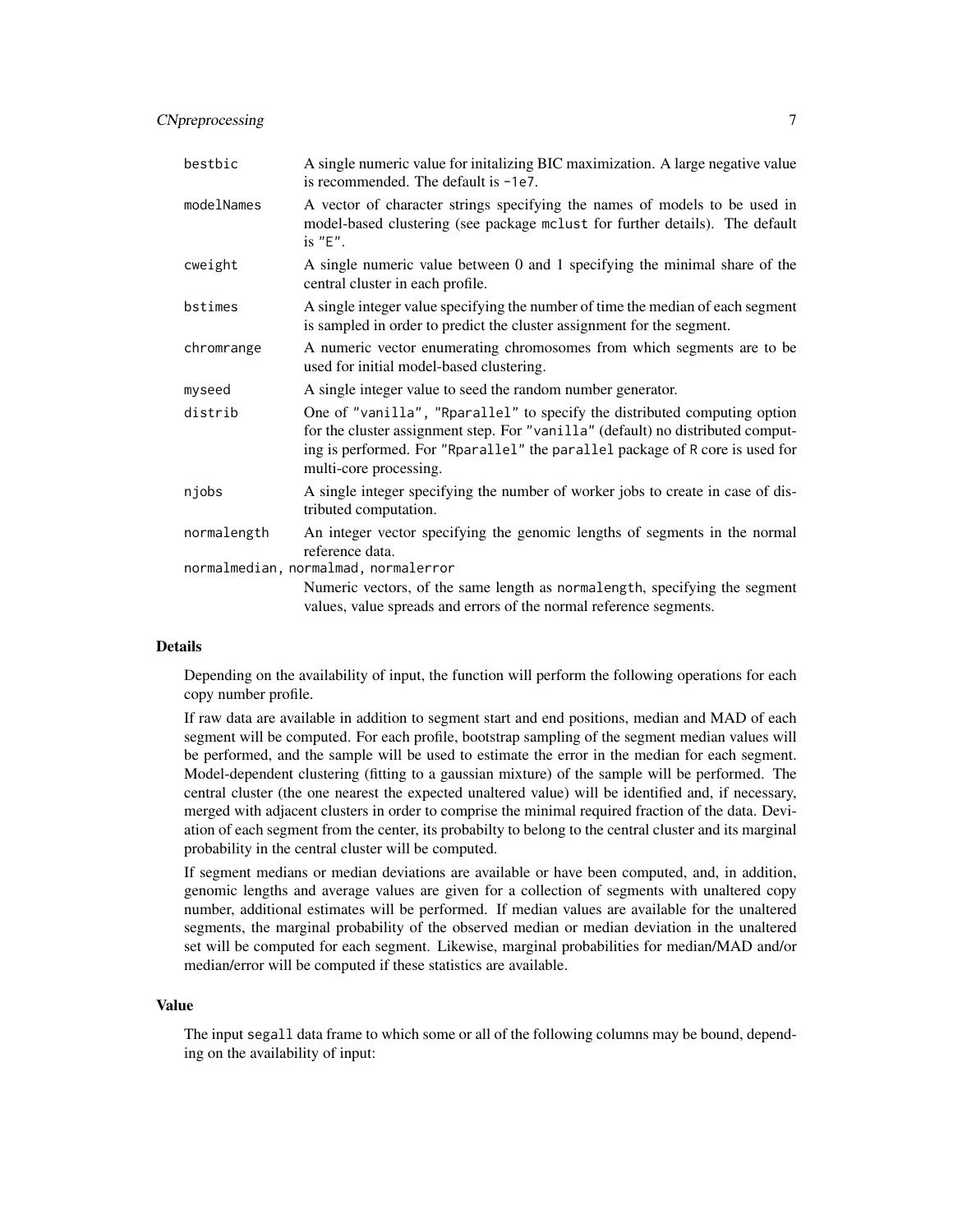| segmedian        | Median function of copy number                                                                              |  |
|------------------|-------------------------------------------------------------------------------------------------------------|--|
| segmad           | MAD for the function of copy number                                                                         |  |
| mediandev        | median function of copy number relative to its central value                                                |  |
| segerr           | error estimate for the function of copy number                                                              |  |
| segz             | the probability that the segment is in the central cluster                                                  |  |
| marginalprob     | marginal probability for the segment in the central cluster                                                 |  |
| negtail          | the probability of finding the deviation as observed or larger in a collection of<br>central segments       |  |
| negtailnormad    | the probability of finding the deviation/MAD as observed or larger in a collec-<br>tion of central segments |  |
| negtailnormerror |                                                                                                             |  |
|                  | the probability of finding the deviation/error as observed or larger in a collection<br>of central segments |  |

#### Author(s)

Alex Krasnitz

#### Examples

```
data(segexample)
data(ratexample)
data(normsegs)
#small toy example
segtable<-CNpreprocessing(segall=segexample[segexample[,"ID"]=="WZ1",],
ratall=ratexample,"ID","start","end",chromcol="chrom",bpstartcol="chrom.pos.start",
bpendcol="chrom.pos.end",blsize=50,minjoin=0.25,cweight=0.4,bstimes=50,
chromrange=1:3,distrib="Rparallel",njobs=2,modelNames="E",
normalength=normsegs[,1],normalmedian=normsegs[,2])
## Not run:
#Example 1: 5 whole genome analysis, choosing the right format of arguments
segtable<-CNpreprocessing(segall=segexample,ratall=ratexample,"ID","start","end",
chromcol="chrom",bpstartcol="chrom.pos.start",bpendcol="chrom.pos.end",blsize=50,
minjoin=0.25,cweight=0.4,bstimes=50,chromrange=1:22,distrib="Rparallel",njobs=40,
modelNames="E",normalength=normsegs[,1],normalmedian=normsegs[,2])
#Example 2: how to use annotexample, when segment table does not have columns of
#integer postions in terms of measuring units(probes), such as "mysegs" below
mysegs<-segexample[,c(1,5:12)]
data(annotexample)
segtable<-CNpreprocessing(segall=mysegs,ratall=ratexample,"ID",chromcol="chrom",
bpstartcol="chrom.pos.start",bpendcol="chrom.pos.end",annot=annotexample,
annotstartcol="CHROM.POS",annotendcol="CHROM.POS",annotchromcol="CHROM",
blsize=50,minjoin=0.25,cweight=0.4,bstimes=50,chromrange=1:22,distrib="Rparallel",
njobs=40,modelNames="E",normalength=normsegs[,1],normalmedian=normsegs[,2])
```
## End(Not run)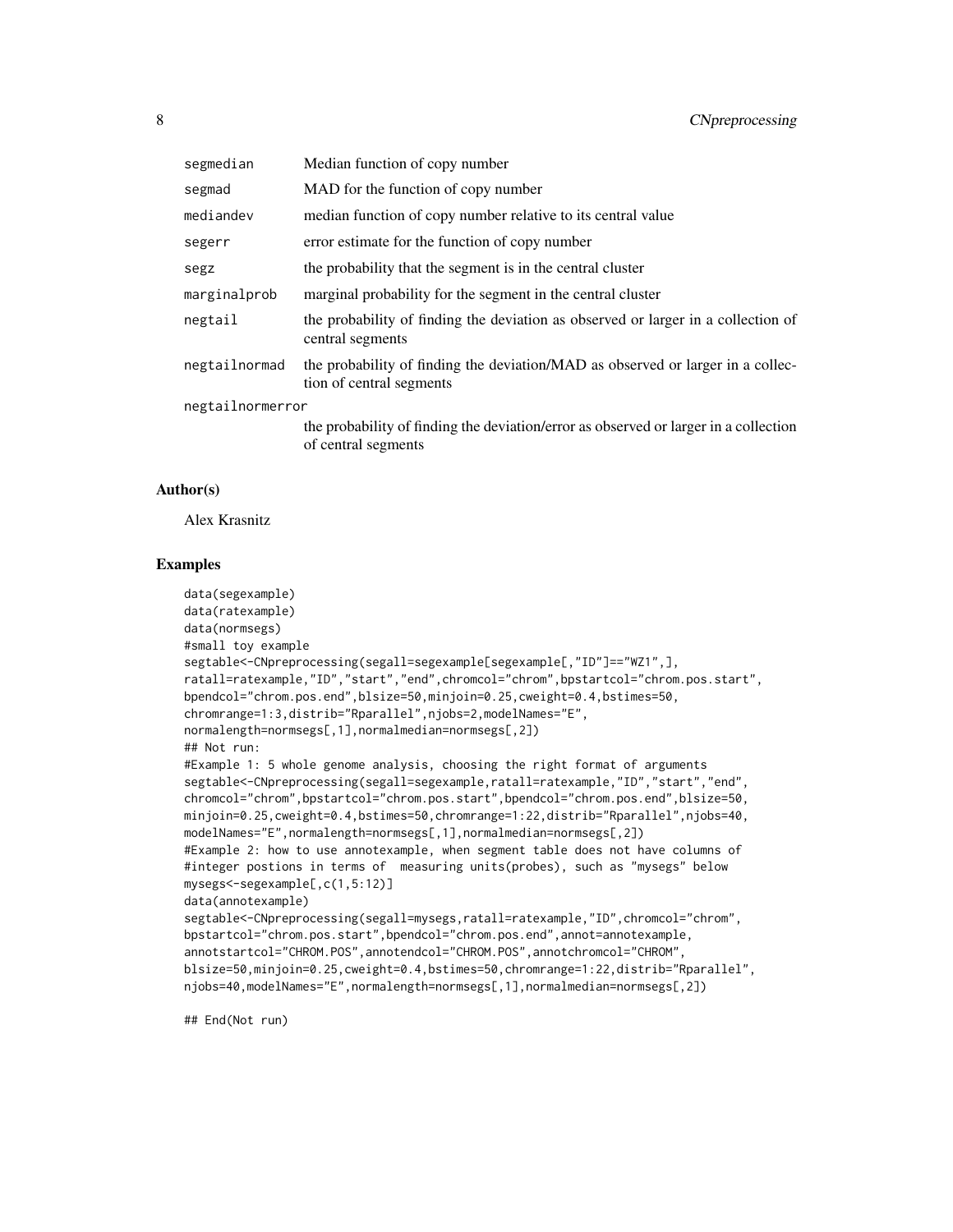The function takes as an input a set of intervals with integer-valued boundary positions. It then finds interval regions where the event count is above each of two thresholds, upper and lower, and returns those interval regions with the count above the lower threshold that contain interval regions with the count above the upper threshold.

#### Usage

```
makeCNPmask(imat,chromcol=1,startcol=2,endcol=3,nprof=1,uthresh,dthresh)
```
#### Arguments

| imat                       | A matrix or a data frame tabulating the chromosome number and endpoint posi-                                                                                       |  |  |  |
|----------------------------|--------------------------------------------------------------------------------------------------------------------------------------------------------------------|--|--|--|
|                            | tions of the interval events.                                                                                                                                      |  |  |  |
| chromcol, startcol, endcol |                                                                                                                                                                    |  |  |  |
|                            | Character strings or integers specifying the columns of imat containing the chro-<br>mosome number and the left (right) endpoint positions of the interval events. |  |  |  |
| nprof                      | An integer specifying the number of copy number profiles from which the events<br>originate.                                                                       |  |  |  |
| uthresh, dthresh           |                                                                                                                                                                    |  |  |  |
|                            | Numeric, specifying the upper and lower thresholds for the event frequency or<br>$(if nprof = 1) for the event count.$                                             |  |  |  |

### Value

An integer matrix with three columns, called "chrom","start" and "end", specifying the chromosome number and boundary positions of the mask.

#### Author(s)

Alex Krasnitz, Guoli Sun

#### Examples

```
#load a table of copy number events collected from 1203 profiles.
data(cnpexample)
#Create a table of gain (amplification) events only.
amps<-cnpexample[cnpexample[,"copy.num"]=="amp",]
#Create a mask using this table.
ampCNPmask<-makeCNPmask(imat=amps,chromcol="chrom",startcol="chrom.start",
endcol="chrom.end",nprof=1203,uthresh=0.02,dthresh=0.008)
```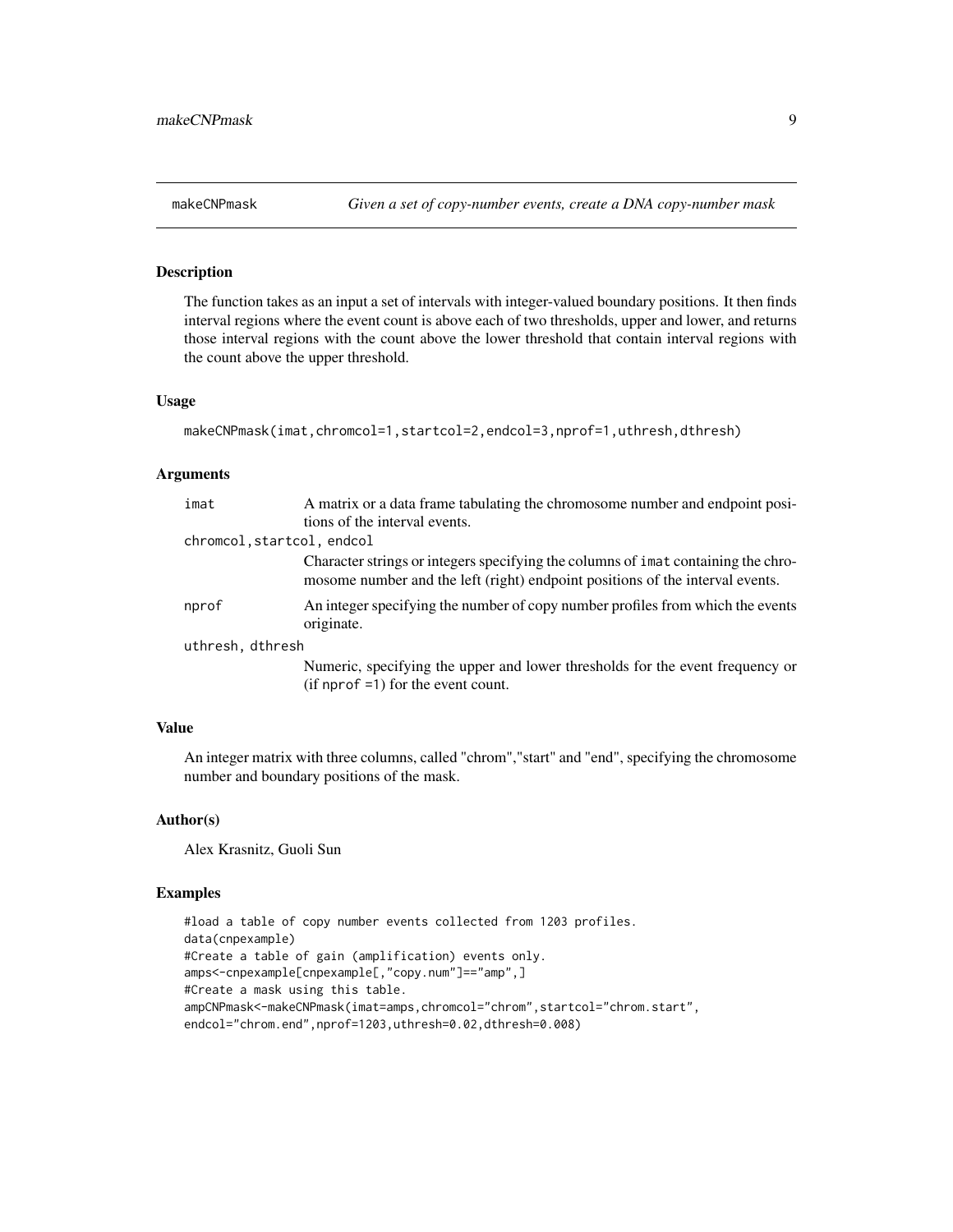<span id="page-9-0"></span>

A table of segment lengths and log copy number ratios for a large set of human diploid genomes.

#### Usage

data(normsegs)

#### Format

A data matrix with 43497 rows/segments and 2 columns/variables.

length a numeric vector of segment genomic length

segmedian a numeric vector of segment median computed from log copy number ratio

#### Details

The table originates in a set of copy number profiles of over a 1000 individuals, obtained using Representational Oligonucleotide Microarray Analysis (ROMA) technology. To ensure ploidy of 2 segments from X and Y chromosomes and segemnts shorter than 5Mb were excluded.

#### Source

Science. 2007 Apr 20;316(5823):445-9. Epub 2007 Mar 15.

Strong association of de novo copy number mutations with autism.

Sebat J, Lakshmi B, Malhotra D, Troge J, Lese-Martin C, Walsh T, Yamrom B, Yoon S, Krasnitz A, Kendall J, Leotta A, Pai D, Zhang R, Lee YH, Hicks J, Spence SJ, Lee AT, Puura K, Lehtimaki T, Ledbetter D, Gregersen PK, Bregman J, Sutcliffe JS, Jobanputra V, Chung W, Warburton D, King MC, Skuse D, Geschwind DH, Gilliam TC, Ye K, Wigler M.

#### Examples

data(normsegs)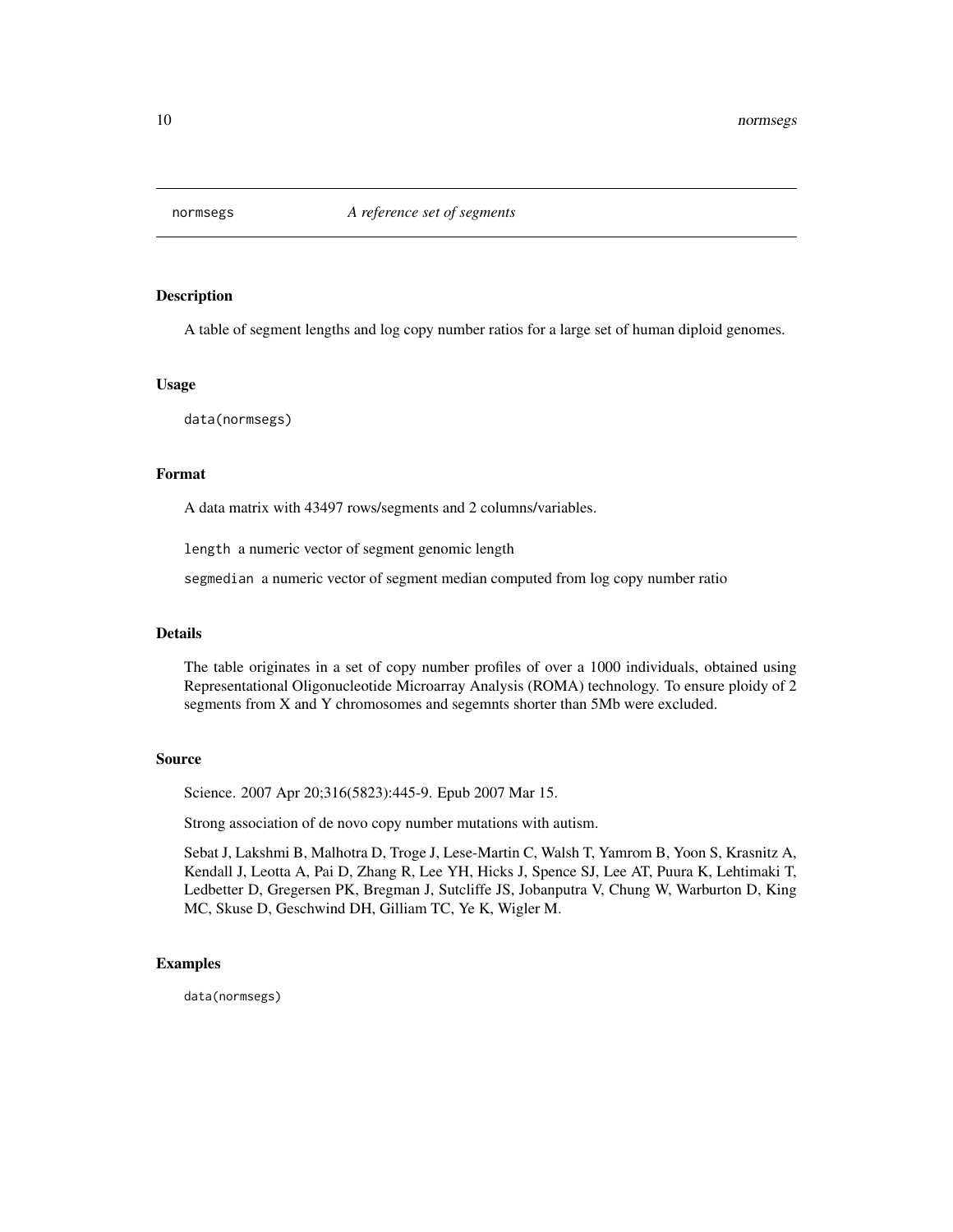<span id="page-10-0"></span>

Log ratio data for 5 breast cancer genomes, derived using Representational Oligonucleotide Microarray Analysis (ROMA), an array-based hybridization method that uses genomic complexity reduction based on representations.

#### Usage

data(ratexample)

#### Format

A log ratio data matrix with rows of 83055 oligonucleotide probes, and columns of 5 breast tumors.

#### Details

The values are natural log copy number ratios, consistent with data in segexample (segmented data for these tumors) and normsegs. These copy number ratios are normalized using an intensity-based lowess curve fitting algorithm.

#### Source

Genome Res. 2006 Dec;16(12):1465-79.

Novel patterns of genome rearrangement and their association with survival in breast cancer.

Hicks J, Krasnitz A, Lakshmi B, Navin NE, Riggs M, Leibu E, Esposito D, Alexander J, Troge J, Grubor V, Yoon S, Wigler M, Ye K, Borresen-Dale AL, Naume B, Schlicting E, Norton L, Hagerstrom T, Skoog L, Auer G, Maner S, Lundin P, Zetterberg A.

#### Examples

```
data(ratexample)
#Plot the whole genome log ratio data for the first profile
#Note X and Y chromosomes at the far right of the plot
plot(ratexample[,1])
```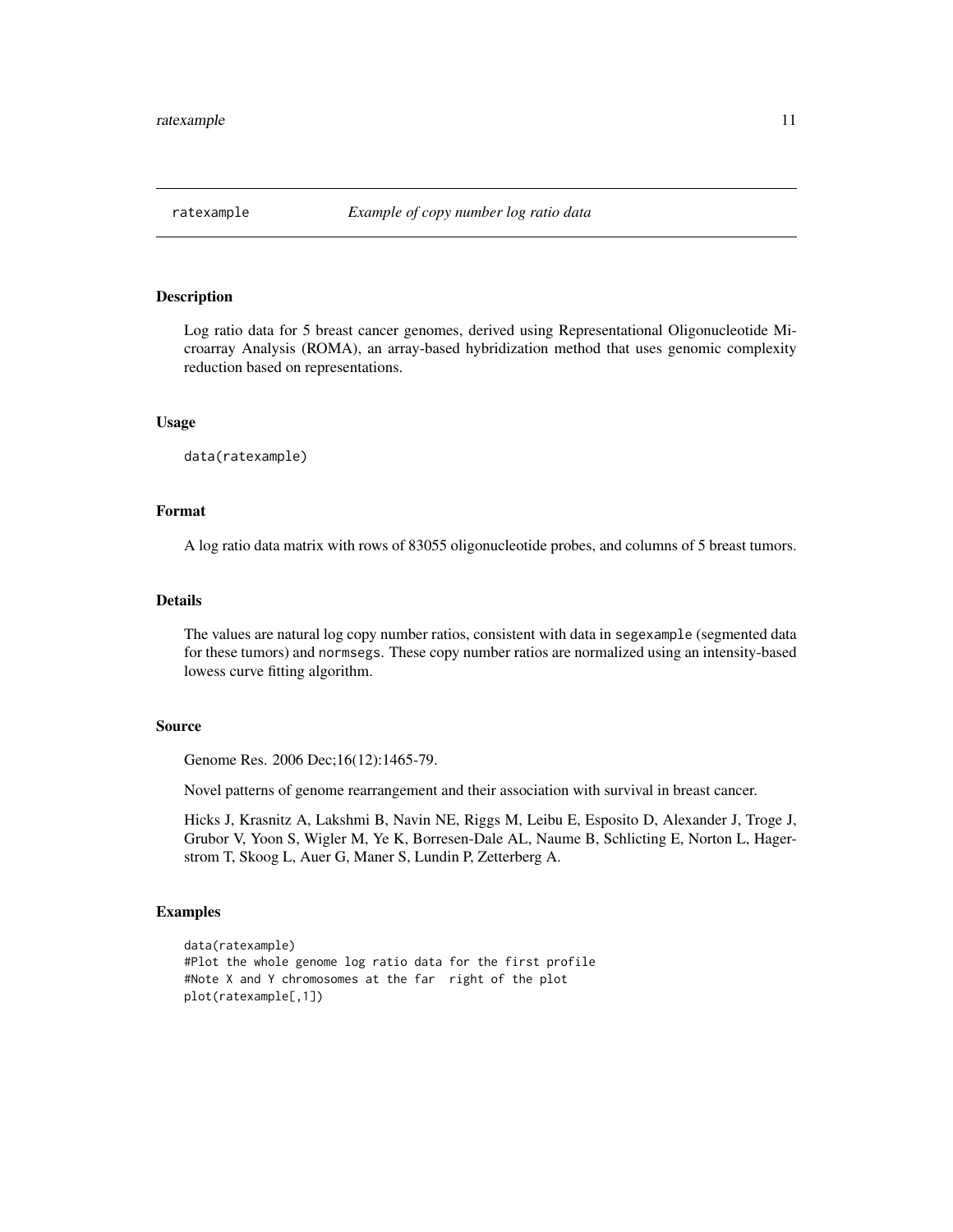<span id="page-11-0"></span>Segmented log ratio data for 5 breast cancer genomes, derived using Representational Oligonucleotide Microarray Analysis (ROMA) platform. ROMA detects genomic amplifications and deletions with boundaries defined at a resolution of 50 kb. In this segmented table, each row represnts a segment.

#### Usage

data(segexample)

#### Format

A data frame with 479 rows/segments and 12 columns/variables.

ID a character vector of profile IDs start a numeric vector (segment start probe number) end a numeric vector (segment end probe number) num.probes a numeric vector (number of probes in the segment) seg.median a numeric vector (median log ratio) chrom a numeric vector (chromosome number) chrom.pos.start a numeric vector (genomic start) chrom.pos.end a numeric vector (genomic end) cytoband.start a character vector (cytogenetic band start) cytoband.end a character vector (cytogenetic band end) abs.pos.start a numeric vector (genomic start, absolute) abs.pos.end a numeric vector (genomic end, absolute)

#### Details

Segment medians are computed from log copy number ratio. The corresponding raw data table is ratexample in this package.

#### Source

Genome Res. 2006 Dec;16(12):1465-79.

Novel patterns of genome rearrangement and their association with survival in breast cancer.

Hicks J, Krasnitz A, Lakshmi B, Navin NE, Riggs M, Leibu E, Esposito D, Alexander J, Troge J, Grubor V, Yoon S, Wigler M, Ye K, Borresen-Dale AL, Naume B, Schlicting E, Norton L, Hagerstrom T, Skoog L, Auer G, Maner S, Lundin P, Zetterberg A.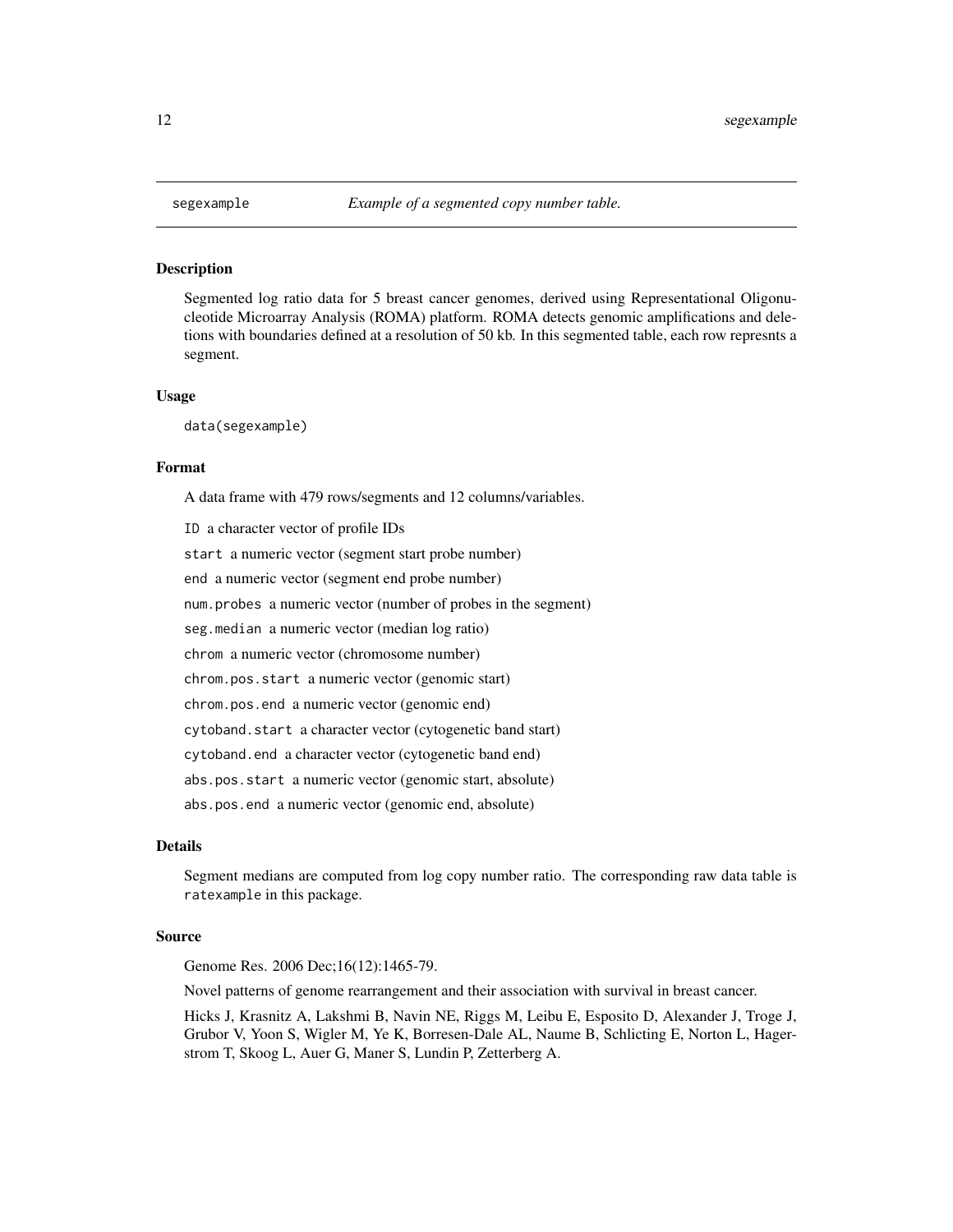# segexample 13

# Examples

data(segexample)